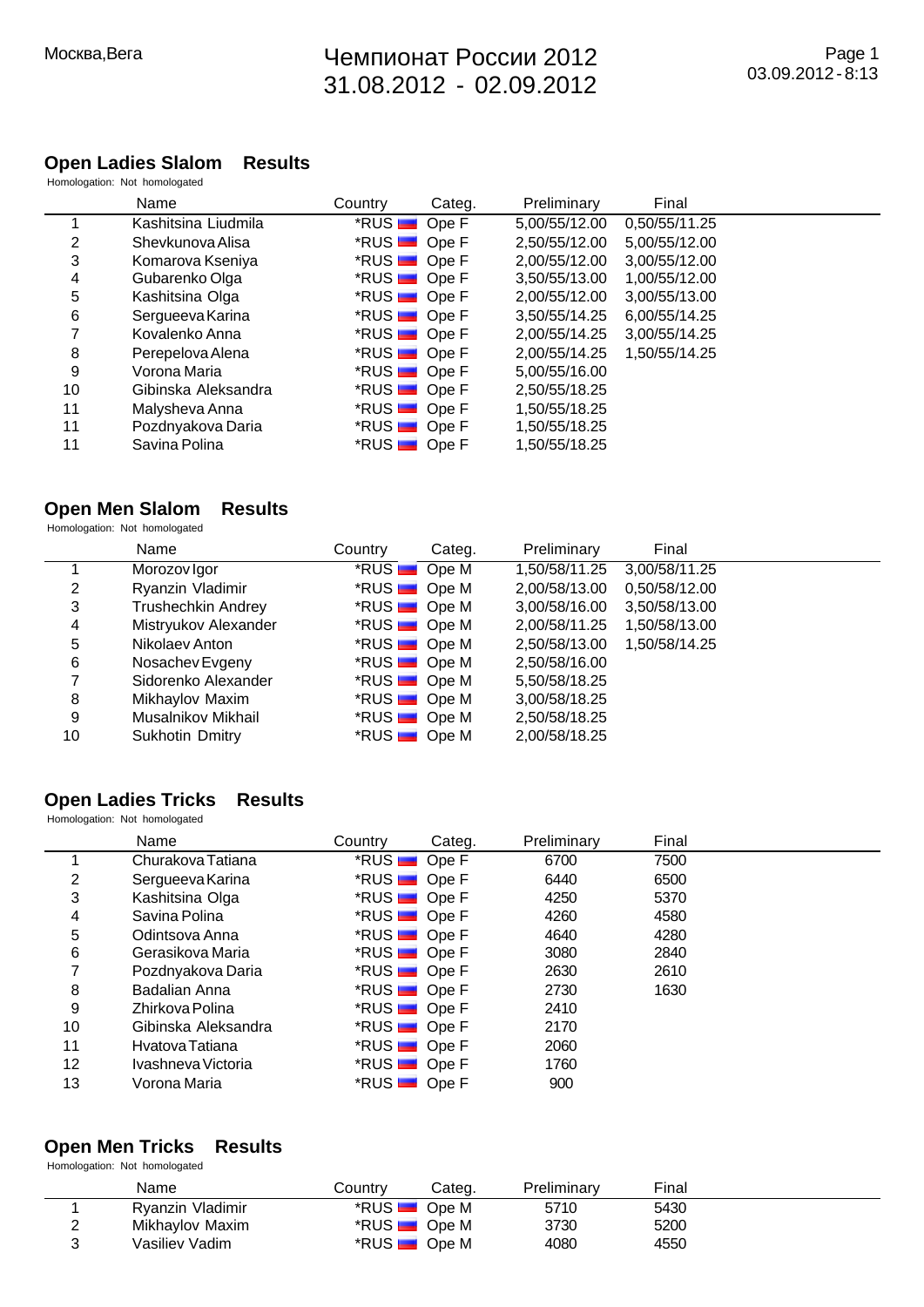$\sim$  2012 31.08.2012 - 02.09.2012

Page 2 03.09.2012 - 8:13

|    | Name                      | Country             | Categ. | Preliminary | Final |  |
|----|---------------------------|---------------------|--------|-------------|-------|--|
| 4  | Nikolaev Anton            | *RUS <b>D</b> Ope M |        | 5760        | 4410  |  |
| 5  | Mikriukov Mikhail         | *RUS <b>D</b> Ope M |        | 4730        | 4110  |  |
| 6  | <b>Trushechkin Andrey</b> | *RUS <b>De M</b>    |        | 4220        | 2690  |  |
|    | Sukhotin Dmitry           | *RUS <b>De M</b>    |        | 3680        |       |  |
| 8  | Zhiganov Dmitriy          | *RUS <b>De M</b>    |        | 2930        |       |  |
| 9  | Lipatov Sergey            | *RUS <b>De M</b>    |        | 2820        |       |  |
| 10 | Nosachev Evgeny           | *RUS <b>De M</b>    |        | 2570        |       |  |
| 11 | Suslov Grigoriy           | *RUS <b>Ope M</b>   |        | 0           |       |  |

#### **Open Ladies Jump Results** Homologation: Not homologated

|   | Name                | Country                      | Categ. | Preliminary | Final |  |
|---|---------------------|------------------------------|--------|-------------|-------|--|
|   | Kashitsina Olga     | $*$ RUS $\blacksquare$ Ope F |        | 46,1m       | 47,1m |  |
| 2 | Gibinska Aleksandra | *RUS <b>DE</b> Ope F         |        | 41,6m       | 42,0m |  |
| 3 | Malysheva Anna      | *RUS <b>DE</b> Ope F         |        | 32,5m       | 33,4m |  |
| 4 | Sergueeva Karina    | *RUS <b>D</b> Ope F          |        | 28,5m       | 32,8m |  |
| 5 | Pozdnyakova Daria   | *RUS <b>D</b> Ope F          |        | 26.7m       | 24.9m |  |
| 6 | Savina Polina       | *RUS <b>D</b> Ope F          |        | 25,2m       |       |  |
|   | Vorona Maria        | *RUS <b>D</b> Ope F          |        | 13,5m       |       |  |

## **Open Men Jump Results**

Homologation: Not homologated

|    | Name               | Country | Categ.                       | Preliminary | Final            |  |
|----|--------------------|---------|------------------------------|-------------|------------------|--|
|    | Morozov Igor       |         | *RUS <b>Ope M</b>            | 65,2m       | 64,1m            |  |
| 2  | Ryanzin Vladimir   |         | *RUS <b>D</b> Ope M          | 63,6m       | 61,8m            |  |
| 3  | Mikhaylov Maxim    |         | *RUS <b>D</b> Ope M          | 45,5m       | 47,2m            |  |
| 4  | Musalnikov Mikhail |         | *RUS <b>D</b> Ope M          | 44,2m       | 47,0m            |  |
| 5  | Sukhotin Dmitry    |         | *RUS <b>D</b> Ope M          | 46,5m       | 0.0 <sub>m</sub> |  |
| 6  | Kaiokin Kirill     |         | $*RUS$ Ope M                 | 36,0m       |                  |  |
|    | Nosachev Evgeny    |         | *RUS <b>De M</b>             | 34,7m       |                  |  |
| 8  | Arefiev Egor       |         | $*RUS$ Ope M                 | 34,2m       |                  |  |
| 9  | Trushechkin Andrey |         | *RUS <b>De M</b>             | 33,9m       |                  |  |
| 10 | Nikolaev Anton     |         | $*$ RUS $\blacksquare$ Ope M | 29.2m       |                  |  |

Chief Judge Leonid Goubarenko

Homologator Scorer Ekaterina Germanova